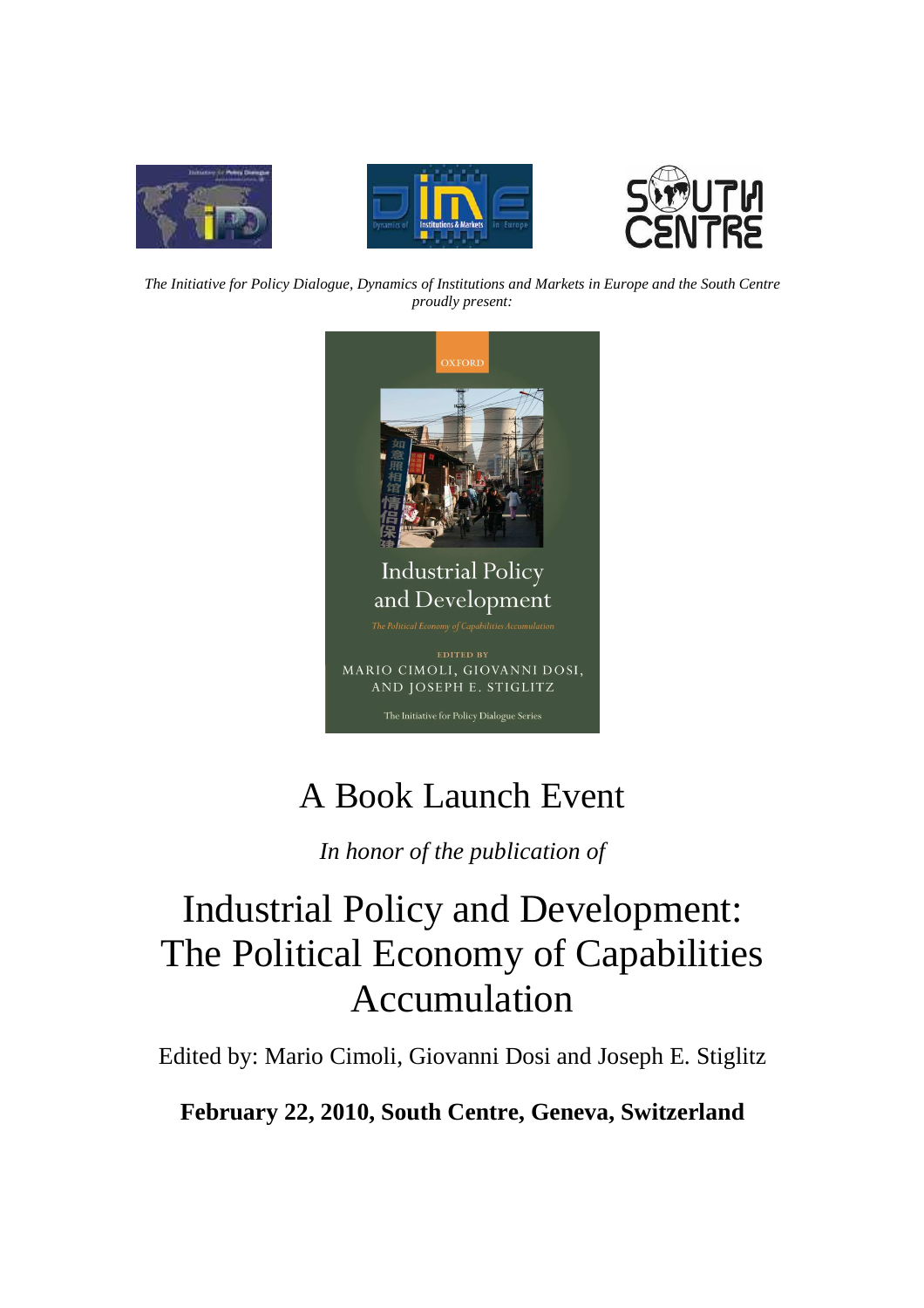### Meeting Site:

*The South Centre Chemin du Champ-d'Anier 17 1209 Genève, Switzerland 022 791 80 50* 

## **OVERVIEW AGENDA**

| $1-2$ PM     | Editors' meeting with the press<br>Julius K. Nyerere Conference Room, South Centre                                       |
|--------------|--------------------------------------------------------------------------------------------------------------------------|
| 2:30-5:30 PM | Conference on Industrial Policy<br>Julius K. Nyerere Conference Room, South Centre<br>*Light refreshments will be served |
| 5:30-7 PM    | Post-Conference Social Event<br>South Centre<br>*Light refreshments will be served                                       |